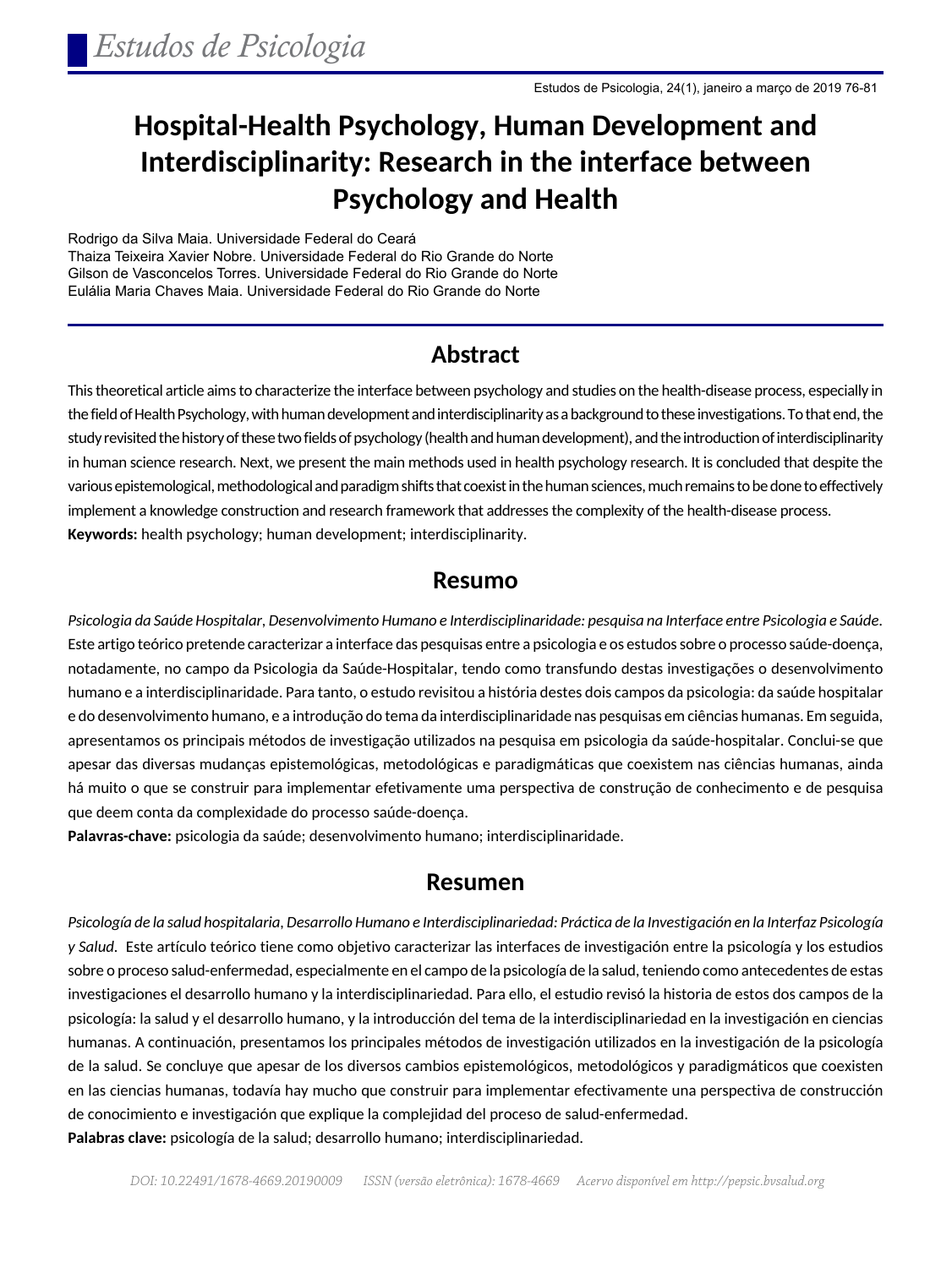This paper aims to discuss, from a theoretical- -practical perspective, the interface between psychology and studies on the health-disease process, with the human development process as background to the research. Thus, we divided the material to historically and conceptually present the epistemic fields of hospital- -health psychology and human development psychology. Next, the role of interdisciplinarity in the development of the theoretical-methodological framework of these two fields of psychological knowledge as a science and profession is examined, in order to discuss the research methods applied, using the Psychology and Health Study Group (GEPS) of the Federal University of Rio Grande do Norte as reference. As such, the aim of the present study was to characterize the current research paradigms between psychology and studies on the health-disease process, notably in the field of Hospital-Health Psychology, with human development and interdisciplinarity as a background to these investigations.

# **Hospital-Health Psychology: Creation process**

Different terms and nomenclatures are used to indicate the area of operation of psychology in hospitals. We use the nomenclature Hospital-Health Psychology since these two fields are indissociable in terms of knowledge production, interventions and applied research. We observed that this is a historically consolidated area of operation, underscoring interventions and the definitions of the area and the techniques used.

Castro and Bornholdt (2004) discuss the main interventions and divergences between Hospital Psychology and Health Psychology. Unlike the rest of the world, in Brazil the former emerged by introducing psychology into the hospital setting. This field produces knowledge and practices, and seeks to understand how biological or organic factors, and psychological elements such as behavior, cognition, emotions, feelings and social aspects influence the health-disease process, in terms of illness and hospitalization.

Psychology was introduced into hospitals in most of the world in the 1950s and 60s to treat psychic suffering, especially to cope with post-war sequelae, which significantly affected the world's population. The practice of psychology during this period was strongly influenced by the biomedical health-disease model, where disease is understood as something purely biological and hospital work aims at curing the disorder. In this respect, psychological interventions aim to alleviate

pain, suffering or psychological disorders (Azevedo & Crepaldi, 2016; Castro & Bornholdt, 2004).

In Brazil, psychology was implemented in hospitals during the same period because the country's policies, actions and health programs were hospital-centered, based on a model that prioritized tertiary health care. Between 1952 and 1956, the psychologists Mathilde Neder and Aidyl Pérez-Ramos began working at the Hospital das Clinicas of the University of São Paulo (HC-USP), promoting the psychological monitoring of hospitalized children and their families (Azevedo & Crepaldi, 2016).

The history of Brazilian psychology as a science and profession shows that the introduction of psychology, which occurred before its professionalization, marked the start of Hospital Psychology in Brazil. The issue of child hospitalization was characterized as a relevant area for psychologists to address in hospitals. This contributed significantly to the development of scientific investigations, which revealed a close relationship with theories and studies regarding the Psychology of Human Development (Alves, Santos, Ferreira, Costa, & Costa, 2017; Azevedo & Crepaldi, 2016; Carvalho, Souza, Rosa, & Gomes, 2011).

However, Health Psychology was consolidated in the 1970s, a period marked by paradigm shifts in the concept of health. At the time, there was an attempt to supersede the disease-centered biomedical model, with the health field attempting to implement a holistic, comprehensive and systemic health-disease model to replace the existing one. In 1978, it was officially considered a field of research and application by the American Psychological Association (APA) (Azevedo & Crepaldi, 2016).

Its growth in Latin American, as a theoretical and practical field, occurred in the 1980s and 90s. In Brazil in particular, with the 1988 Constitution and founding of the National Health System (SUS), psychologists were included in public health services. Activities center on patient care, the family and community, in order to overcome the body-mind dualism used by the biomedical paradigm, institute a systemic holistic understanding of the health-disease process and promote health, in a biopsychosocial perspective (Oliveira, 2011).

It is undeniable that including psychologists in hospitals provides a strategic opportunity for health psychology to manifest itself (Figure 1) through psychological interventions in an institution in which patients are suffering from illness and hospitalization. Thus, the profession focuses on providing tertiary healthcare, delimiting a physical space as a field to operate in, accompanied by a number of intervention possibilities (Azevedo & Crepaldi, 2016).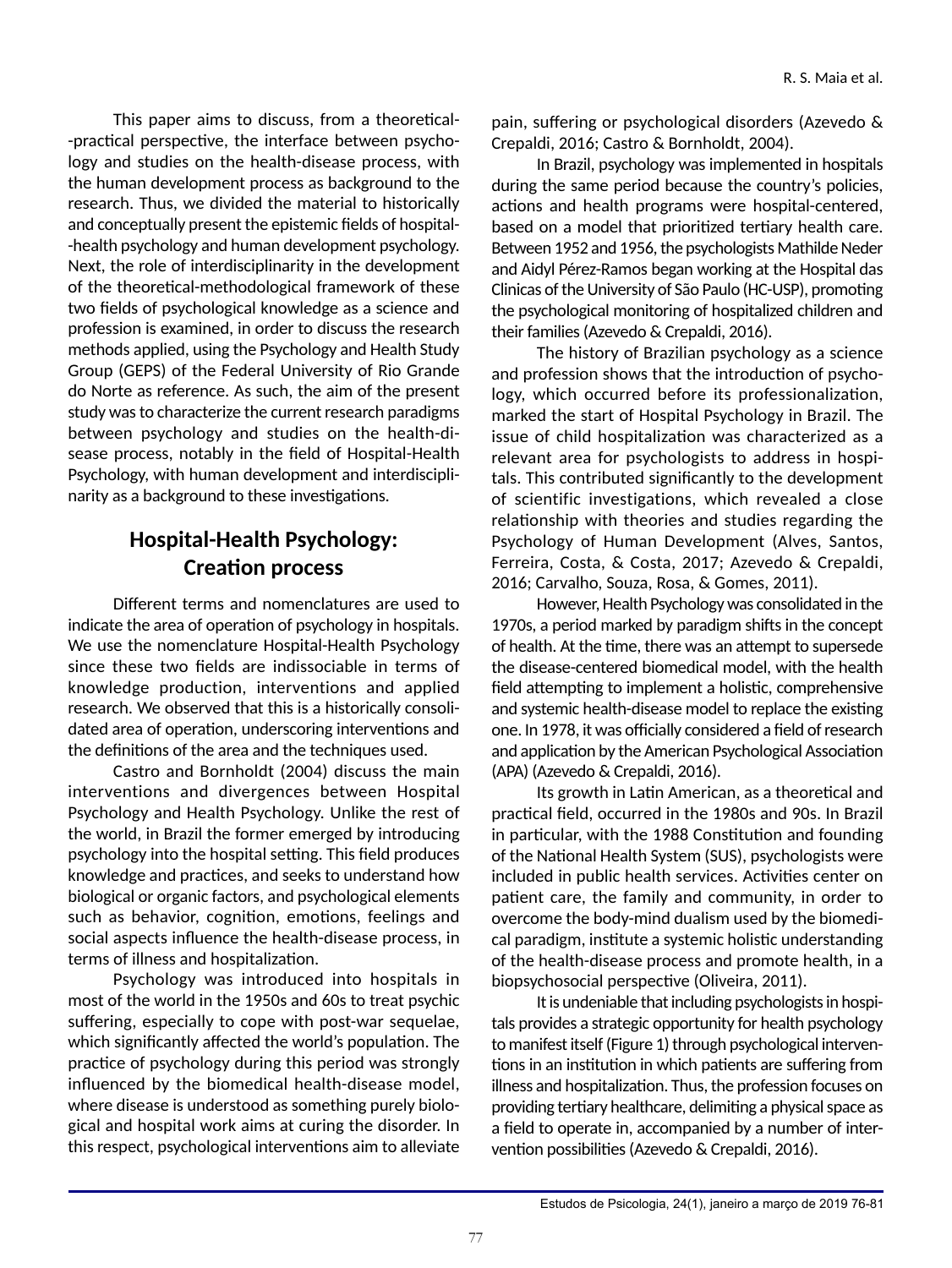

**Figure 1.** Overlap between Health Psychology and Hospital Psychology.

However, although Hospital Psychology is considered a Brazilian specialty, a title awarded by the Federal Psychology Council (FPC), many authors argue that the term seems inappropriate because it belongs to a framework that uses the setting to delimit the area of activities, and does not prioritize those developed in this field (Alves et al., Azevedo & Crepaldi, 2016; 2017; Silva, Tonetto & Gomes, 2006;Yamamoto, Trindade, & Fernandes, 2002).

With respect to research, knowledge production and techniques, there are a significant number of national and international studies that discuss three main areas: definitions of the area (what it is, the differences from other fields, professional identity, etc.), reports of experiences and psychological interventions in the hospital-health context (Alves et al., 2017; Azevedo & Crepaldi, 2016; Reis et al., 2016). In terms of the methodological focus of the studies developed, which go against the tide of the health field as a whole, dominated by positivist quantitative research, studies in hospital-health psychology are characterized by qualitative methodologies. Studies that investigated the "experiences" and "feelings" of the disease or hospitalization process predominated (Biagi-Borges, Tonon, Scorsolini-Comin, & Peres, 2015).

This seems to be related to the belief that the way individuals subjectively interpret their disease or suffering influences how they will address their health. As such, this methodological design is used in an attempt to understand how essentially subjective phenomena guide individuals through their health experience (Biagi-Borges et al., 2015).

On the other hand, in quantitative studies, cross- -sectional designs and correlational objectives, aimed at testing a particular hypothesis, predominate. However, this method is weak because it merely provides a momentary "picture" of the phenomenon under study and how it manifests itself, lacking in-depth analysis and understanding of the issue (Biagi-Borges et al., 2015; Vizzoto & Cressoni-Gomes, 2005).

# **Psychology of Human Development: Trajectory to complexity**

Human development is understood as the process of transformations and stabilities that occur from conception to the end of their life. The psychology of human development, in turn, is characterized as a science dedicated to the systematic study of these transformations, changes and biopsychosocial stabilities that permeate the entire process. This science arises from the theoretical contributions of psychology, but is also influenced by other fields of knowledge, such as sociology, anthropology, physiology, genetics, and neuroscience, among others, suggesting an interdisciplinary nature (Marinho-Araújo, 2006).

According to Mota (2005), this science emerged with the publication of "The mind of the child" by the physiologist William T. Preyer in 1882, considered the birth of the science of human development, although scientific societies that investigated the characteristics of the vital cycle existed before this period (Mota, 2005).

The first thinkers that discussed human development issues from a psychological perspective date from the late  $19<sup>th</sup>$  to the first decades of the  $20<sup>th</sup>$  century. However, we underscore the importance of the theories of John Locke, Jean J. Rousseau and Immanuel Kant, philosophers from the  $17<sup>th</sup>$  and  $18<sup>th</sup>$  centuries, who conceived ideas related to self that influenced the science of human development (Mota, 2005; 2010). The proposals and reflections of these authors, as well as other publications on the issue, influenced the main theories of developmental psychology in the early 20<sup>th</sup> century. During this period, two groups of theoretical models emerged in an attempt to explain human development: theories based on the mechanistic model and tenets of its organicist counterpart (Mota, 2005; 2010).

The human development theories based on mechanistic principles, which were influenced by Locke and his belief that man is shaped by his environment, focus on investigating human development phenomena that can be measured and quantified. Organicist theories, influenced by the ideas of Rousseau and Kant, which defended the existence of characteristics innate to the development of individuals and valued the universal processes present in typical development, underscoring the existence of internal processes and suggesting that human development occurs in a series of evolutionary stages (Mota, 2010).

Despite these differences, until the mid  $20<sup>th</sup>$  century the theories based on both models sought to establish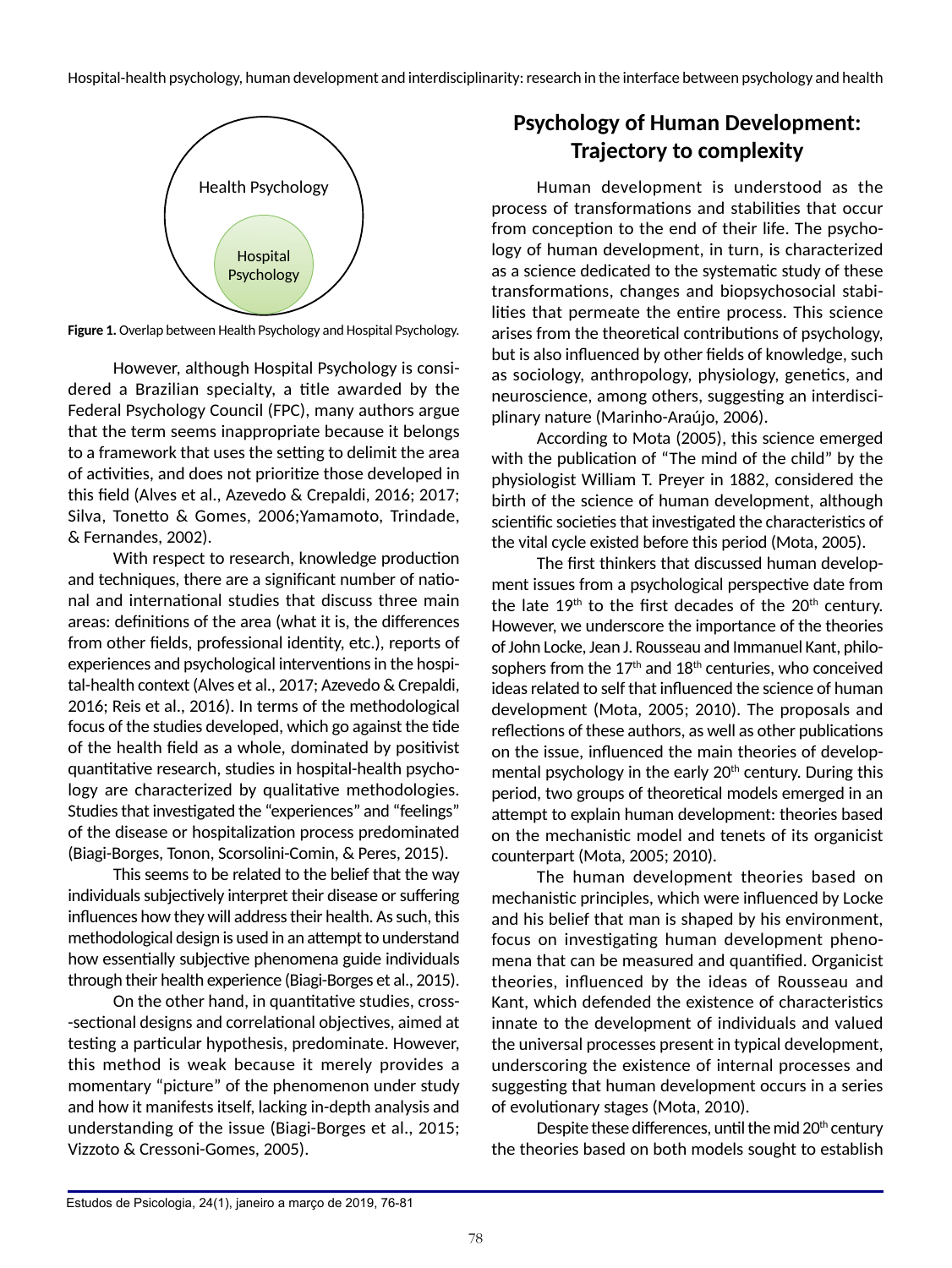parameters or specific normative patterns that could explain what, how and why changes and/or stability occurred throughout the vital cycle. Classic examples of theories based on these paradigms are behaviorist and learning theories, influenced by the mechanistic model, the Freudian and Ericksonian theories of psychosexual and psychosocial development, respectively, and Piaget's theory of cognitive development, grounded in organicist principles.

Studies and articles on the science of human development focused mainly on children and adolescents. After the Second World War, systematic studies were conducted with adults and the elderly (Neri, 2004). Another peculiar characteristic of this science is its method. The following primary investigative techniques were used to produce human development knowledge: observations, interviews and questionnaires, suggesting that the birth of this science was influenced by positivist epistemology, which gave studies in the area a predominantly quantitative nature (Mota, 2005; 2010).

### **Interdisciplinarity is the new paradigm in the study of human development and health psychology**

The second half of the  $20<sup>th</sup>$  century was marked by a paradigm crisis in science, with repercussions s in human sciences, particularly human development studies and the field of hospital-health psychology. This stemmed from intense criticism of pure scientism, touted by the hard sciences and proposals of the complexity theory, whose chief proponent, Edgar Morin, contributed to introducing complex systemic thought into discussions on the study of phenomena involving humans (Mota, 2005; 2010). The science of human development and hospital-health psychology followed the same path as science up to that point. The knowledge produced by these areas became increasingly isolated from other disciplines, decontextualized and divorced from reality (Cerqueira-Silva, Dessen, & Costa Junior, 2011). In light of this crisis, there was a need to integrate knowledge in order to help understand the phenomena of life and its complexity. The contributions of complex systematic thinking resonate in the production of the theoretical models of human development, which consider the complex network of the life cycle. This complex holistic view of human development is evident in the sociohistorical approach of Lev Vygotsky and the ecological perspective of Urie Brofrenbrenner (Carvalho-Barreto, 2016; Mota, 2005). Moreover, systematic thinking has an impact on research and the techniques

used in hospital-health psychology, the latter moving away from a mere psychologism of the health-disease process and evolving to total understanding of the disease phenomenon, hospitalization, prevention and health promotion, in a notably biopsychosocial perspective (More, Crepaldi, Gonçalves, & Menezes, 2009).

Currently, several theoretical explanations coexist, distinguished by their dynamic and complex nature and constant interaction between biological, psychosocial and cultural factors. This scenario also requires the production of knowledge that views the phenomenon in a complex manner, demanding an interdisciplinary approach to produce this knowledge.

Interdisciplinarity $1$  can be characterized as intense sharing of knowledge between specialists and the degree of real integration of disciplines within a same project (Japiassu, 1976). Acknowledging the interdisciplinary nature of fields such as Human Development and Hospital-Health Psychology has prompted reflections on the limitations of categorizing and describing phenomena common to these fields, and favored the search for a dialogic, integrated, pluralistic, complex and multifaceted perspective of these phenomena (Cerqueira-Silva et al., 2011). Introducing interdisciplinarity into these two fields of knowledge resulted in methodological reformulations of production, expanding methodological frontiers. This resulted in the use of research methods in line with the complexity of the phenomena studied. As such, systemic, longitudinal, transcultural, mixed and multimethod studies emerged in both sciences.

# **Research into the Contemporary Psychology and Health-disease interface**

Given the scenario of transformations described earlier, there is a need for research methods that consider the complexity of the phenomena studied. As mentioned, these methods are strategies that learn the complexity of the phenomena of interest, such as longitudinal, transcultural, mixed and multimethod studies.

The first method, observational longitudinal studies, involves identifying a specific phenomenon of interest and monitoring it for a predetermined period to identify changes, transformations or stabilities during this time. Unlike cross-sectional observational studies, which provide an instant picture of the topic of interest, the researcher can opt for two methodologies, but neither requires a time period to monitor the phenomenon of interest (Creswell, 2010; Vizzotto & Cressoni-Gomes, 2005). There are two types of longitudinal study: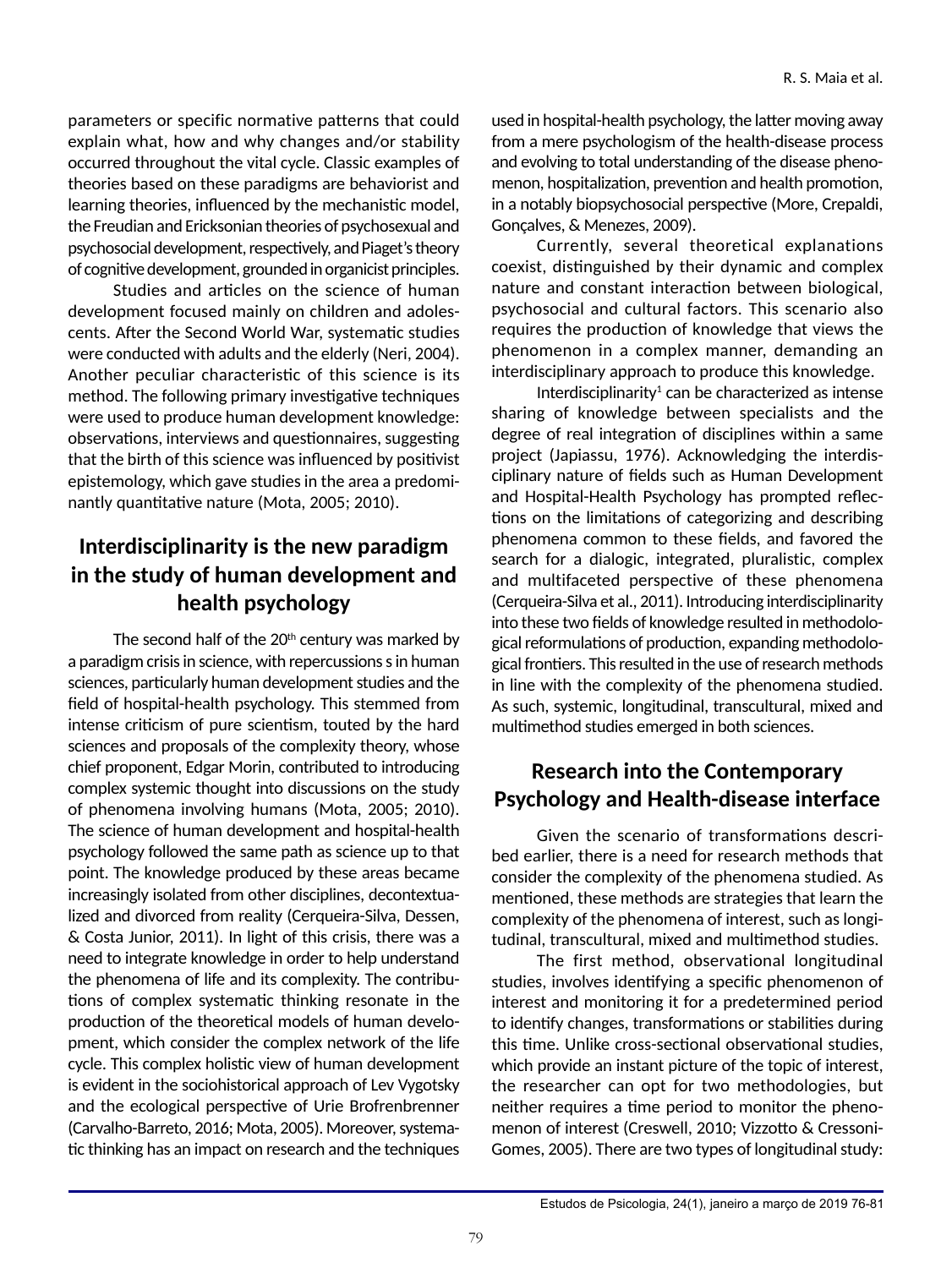prospective or retrospective cohorts, which follow the evolution of a particular characteristic or phenomenon in the population under study. The latter typically uses documental material in its analysis (Vizzotto & Cressoni-Gomes, 2005). Transcultural studies compare the occurrence of a certain manifestation in different cultures, in order to understand how these phenomena are socioculturally influenced. In addition to using the same instrument in data collection, or identifying psychosocial similarities and differences between subjects from different cultures, transcultural studies require researchers to determine the cultural influence (or not) on the variables of the phenomenon studied (Gomes et al., 2018).

Finally, mixed and multimethod studies simultaneously or sequentially combine quantitative and qualitative approaches in a same investigation. These designs are a growing trend in studies on the hospital- -health psychology because they make it possible to research the complex phenomena that permeate the area (Creswell, 2010; Paranhos, Figueiredo Filho, Rocha, Silva Júnior, & Freitas, 2016; Santos et al., 2017).

According to Creswell (2010), quantitative and qualitative techniques exhibit potentials and limitations. They are generally applied with definitive objectives. However, the combining these methods allows researcher to extract the best from each one in order to answer a specific question regarding a particular object of study.

Paranhos et al. (2016) contends that despite ample dissemination in the literature, applying complex research methods remains incipient, due more to lack of specific training in implementing systemic complex methods than ontological or epistemological limitations in the scientific community.

In the current scenario of Brazilian research, based on the Directory of Research Groups in Brazil (DGP-CNPq), the terms psychology and human development identify two research groups that intersect the field of health and human development, one located in the South of the country, the Psychology of Health and Human Development group (KOAN) of the Federal University of Santa Catarina (UFSC), and one in the Northeast, the Group of Psychology and Health Studies (GEPS) of the Federal University of Rio Grande do Norte (UFRN).

The latter group (GEPS), which emerged in 2000 in the Psychology Department of the Federal University of Rio Grande do Norte, was created to promote research and extension activities in the field of Hospital-Health Psychology, contributing to the scientific and professional enhancement of students and researchers, with human development and interdisciplinarity as the background

to their actions. The group currently consists of psychologists, nurses and physiotherapists who aim to apply complex methods, such as quantitative and qualitative designs, either simultaneously or sequentially.

### **Final considerations**

We revisited the history of two fields of psychology as a science and profession: hospital-health psychology and human development. This trajectory demonstrated that these areas overlap in terms of the methods used to construct knowledge and conduct research. During their unique trajectories, both were influenced by the introduction of complex thinking, as well as interdisciplinarity into human science studies.

This scenario corroborates towards combining psychological research with other sciences in investigations, medicine, nursing, physiotherapy and other health sciences, without losing sight of the specificities and particularities that each field contributes to understanding the phenomenon under study. However, despite the different epidemiological, methodological and paradigm shifts that have occurred in human sciences, much remains to be done to effectively implement a knowledge construction and research framework that addresses the complexity of the health-disease process.

#### **References**

- Alves, R., Santos, G., Ferreira, P., Costa, A., & Costa, E. (2017). Atualidades sobre a psicologia da saúde e a realidade Brasileira. *Psicologia, Saúde & Doenças*, *18*(2), 545-555. doi: 10.15309/17psd180221
- Azevedo, A. V. S., & Crepaldi, M. A. (2016). A Psicologia no hospital geral: aspectos históricos, conceituais e práticos. *Estudos de Psicologia*, *33*(4), 573-585. doi: 10.1590/1982-02752016000400002
- Biagi-Borges, A. L., Tonon, L., Scorsolini-Comin, F., & Peres, R. S. (2015). Pesquisa em psicologia da saúde: avaliação da produção de um programa de pós-graduação. *Gerais: Revista Interinstitucional de Psicologia*, *8*(1), 143-155. Retrieved from http://pepsic.bvsalud.org/ scielo.php?script=sci\_arttext&pid=S1983-82202015000100011&lng= en&tlng=pt
- Carvalho-Barreto, A. (2016). Paradigma sistêmico no desenvolvimento humano e familiar: a Teoria Bioecológica de Urie Bronfenbrenner. *Psicologia em Revista*, *22*(2), 275-293. doi: 10.5752/P.1678-9523.2016V22N2P275
- Carvalho, D. B., Souza, L. M. R., Rosa, L. S., & Gomes, M. L. C. (2011). Como se escreve, no Brasil, a História da Psicologia no contexto hospitalar? *Estudos e Pesquisas em Psicologia*, *11*(3), 1005-1026. Retrieved from http://pepsic.bvsalud.org/scielo. php?script=sci\_arttext&pid=S1808-42812011000300016&lng= pt&tlng=pt
- Castro, E. K., & Bornholdt, E. (2004). Psicologia da saúde x psicologia hospitalar: definições e possibilidades de inserção profissional. *Psicologia: Ciência e Profissão*, *24*(3), 48-57. Retrieved from http://pepsic.bvsalud.org/ scielo.php?script=sci\_arttext&pid=S1414-98932004000300007&lng=p t&tlng=pt